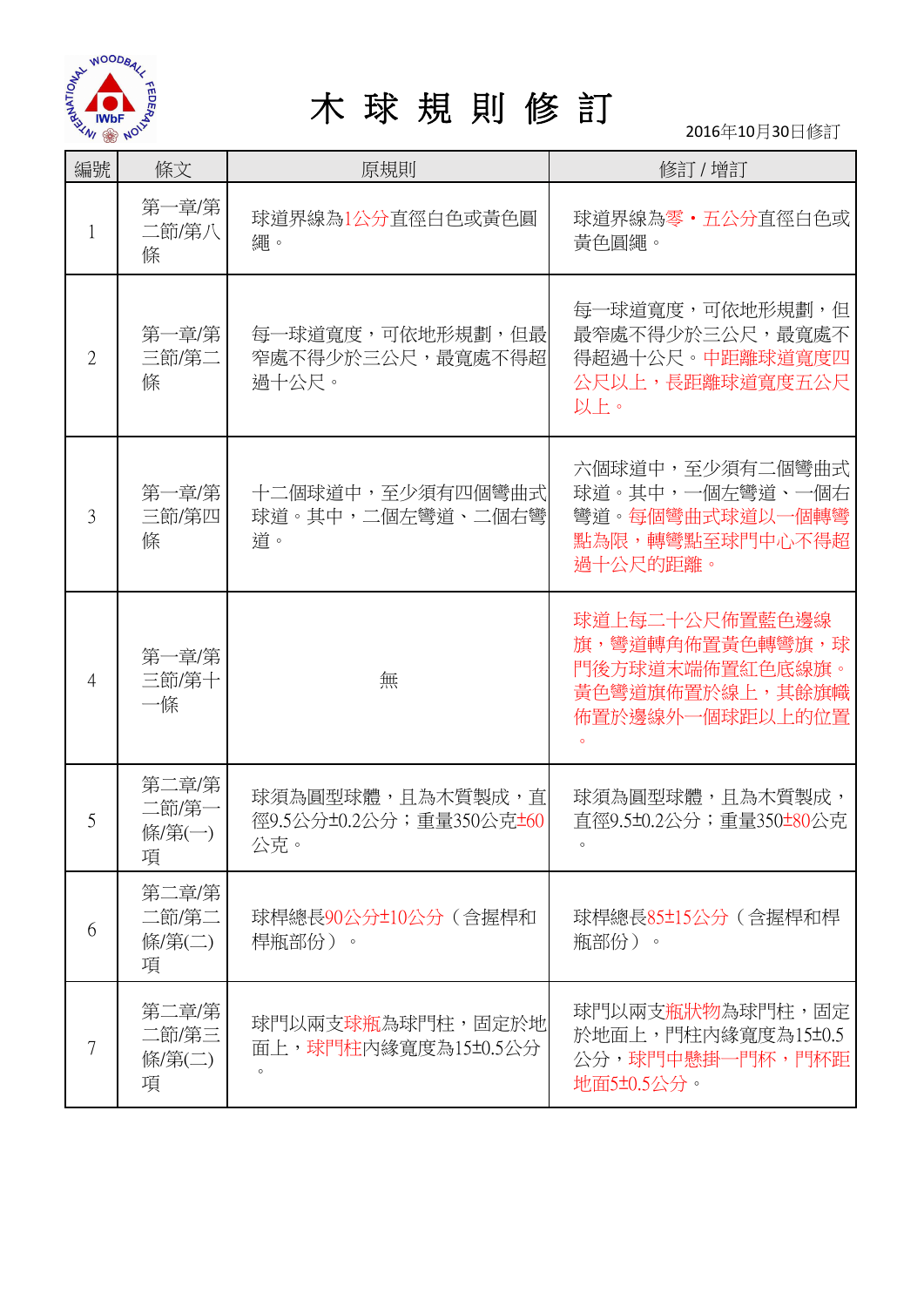

## 木 球 規 則 修 訂

2016年10月30日修訂

| 編號 | 條文                             | 原規則                                                                                        | 修訂 / 增訂                                                                                                             |
|----|--------------------------------|--------------------------------------------------------------------------------------------|---------------------------------------------------------------------------------------------------------------------|
| 8  | 第三章/第<br>二節/第二<br>條            | 團體賽中之球員,宜穿著同款式運動<br>服裝參加比賽。個人賽中之球員以穿<br>著運動休閒服裝為原則。比賽時球員<br>不可穿高跟鞋或不適宜運動之服裝。               | 同隊球員必須穿著同款式運動服裝<br>參加比賽。比賽時球員不可穿著高<br>跟鞋或不適宜運動之服裝。                                                                  |
| 9  | 第五章/第<br>三節/第二<br>條/第(一)<br>項  | 比賽時,比賽球穿過球門金屬棒,並<br>位於球杯後方、球體不得接觸球杯,<br>即為完成一球道比賽。如比賽球通過<br>球門金屬棒後仍與球杯有接觸,須以<br>原過門方向繼續打擊。 | 比賽時,比賽球穿過球門金屬棒,<br>並位於門杯後方、球體不得接觸門<br>杯,即為完成一球道比賽。如比賽<br>球未能過門成功且與門杯仍有接<br>觸,該球員直接加記一桿並視為完<br>成比賽,以維護球門於比賽時的穩<br>固。 |
| 10 | 第五章/第<br>三節/第二<br>條/第(十<br>三)項 | 球員身體任何一部份或球具不得觸及<br>自己或他人的比賽球。                                                             | 球員身體任何一部份或球具不得觸<br>及自己或他人的比賽球及球門。                                                                                   |
| 11 | 第七章/第<br>一條                    | 每次擊球時,宜以雙腳站立雙手握球<br>桿置於球體後方的靜態下開始揮桿打<br>擊。不可在行走中擊球,違者罰加計<br>一桿,並從新球位擊下一桿。                  | 每次擊球時,以球桿置於球體後方<br>的靜態下開始揮桿打擊。不可在行<br>走中擊球,違者罰加計一桿,並從<br>新球位擊下一桿。                                                   |
| 12 | 第八章/第<br>七條                    | 比賽進行中,球員如違反運動員精<br>神,警告並要求違者改善,同時罰計<br>一桿。再犯時,則取消比賽資格。                                     | 比賽進行中,球員、教練或該相關<br>人員如違反運動員精神,警告並要<br>求違者改善,同時罰計一桿。再犯<br>時,則取消比賽資格。                                                 |
| 13 | 第八章/第<br>八條                    | 比賽球員身體任何一部份或其所持球<br>具碰觸自己或他人所打之比賽球時,<br>罰計一桿,而球之停止點為新球位。                                   | 比賽球員身體任何一部份或其所持<br>球具碰觸自己或他人所打之比賽球<br>和球門時,罰計一桿,而球之停止<br>點為新球位。                                                     |
| 14 | 第九章/第<br>三條                    | 無                                                                                          | 球員攻門時,球桿碰觸球門者,罰加<br>計一桿。如球過門成功,視同完成該<br>球道比賽。                                                                       |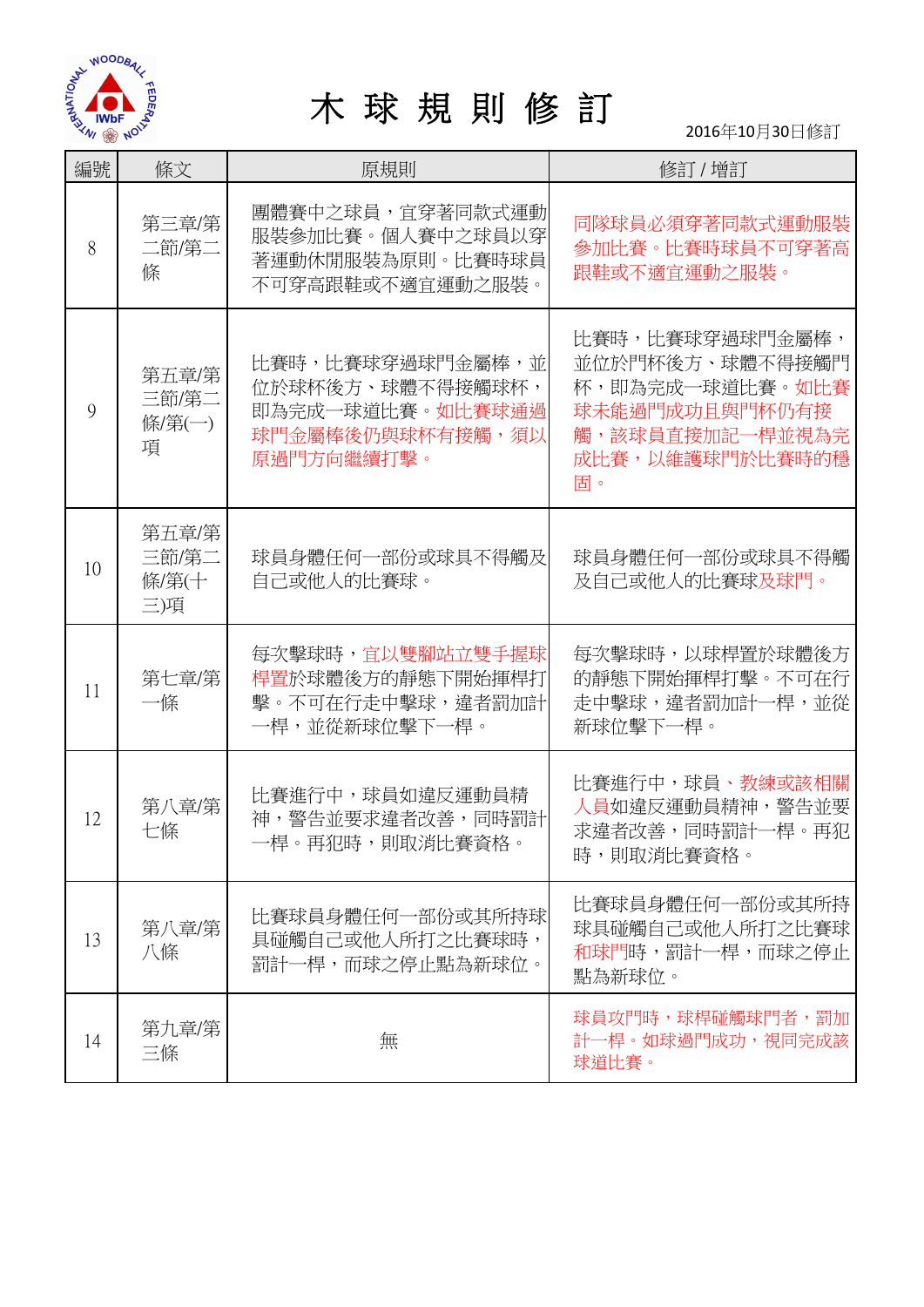

## **Amended & Appended Rules of Woodball**

Revised on 30 October 2016

| No.            | Article        | Original                                                                                                                                                                                                               | Amended / Appended                                                                                                                                                                                                                                                                                                                                                                                |
|----------------|----------------|------------------------------------------------------------------------------------------------------------------------------------------------------------------------------------------------------------------------|---------------------------------------------------------------------------------------------------------------------------------------------------------------------------------------------------------------------------------------------------------------------------------------------------------------------------------------------------------------------------------------------------|
| $\mathbf{1}$   | Ch1. Art2. 8   | The round string used for the fairway<br>boundary line shall be 1 cm diameter<br>thick in white or yellow.                                                                                                             | The round string used for the fairway<br>boundary line shall be 0.5 cm diameter<br>thick in white or yellow.                                                                                                                                                                                                                                                                                      |
| $\overline{2}$ | Ch1. Art3. 2   | The width of each fairway should be<br>designed in accordance with its<br>natural features, but the narrowest<br>width should not be less than 3<br>meters, and the widest width should<br>not be more than 10 meters. | The width of each fairway should be<br>designed in accordance with its natural<br>features, but the narrowest width<br>should not be less than 3 meters, and<br>the widest width should not be more<br>than 10 meters. The width of the<br>middle distance fairway should be<br>more than 4 meters and the width of<br>long distance fairway should be more<br>than 5 meters.                     |
| $\overline{3}$ | Ch1. Art3. 4   | Of the twelve fairways, at least four<br>are curving fairways; two to be left-<br>curving fairways and the other two to<br>be right-curving fairways.                                                                  | Of the twelve fairways, at least four are<br>curving fairways; two to be left-<br>curving fairways and the other two to<br>be right-curving fairways. There<br>should be only a turning point in each<br>curving fairway, the distance between<br>turning point and the central of the gate<br>cannot be over 10 meters.                                                                          |
| 4              | Ch1. Art3. 11  | None                                                                                                                                                                                                                   | The blue borderline flags should be<br>placed both sides of fairway every 20<br>meters; the yellow turning flags are<br>placed at turning points, and the red<br>endline flags are placed behind the gate<br>in the end of the fairway. Yellow<br>turning flags should be on the<br>boundary line, and other flags should<br>be outside of the boundary line at least<br>in a distance of a ball. |
| 5              | Ch2.Art2.1.(1) | The ball should be a round-shaped<br>sphere made of wood, $9.5 \pm 0.2$ cm in<br>diameter and $350\pm 60$ g in weight.                                                                                                 | The ball should be a round-shaped<br>sphere made of wood, $9.5 \pm 0.2$ cm in<br>diameter and $350\pm80$ g in weight.                                                                                                                                                                                                                                                                             |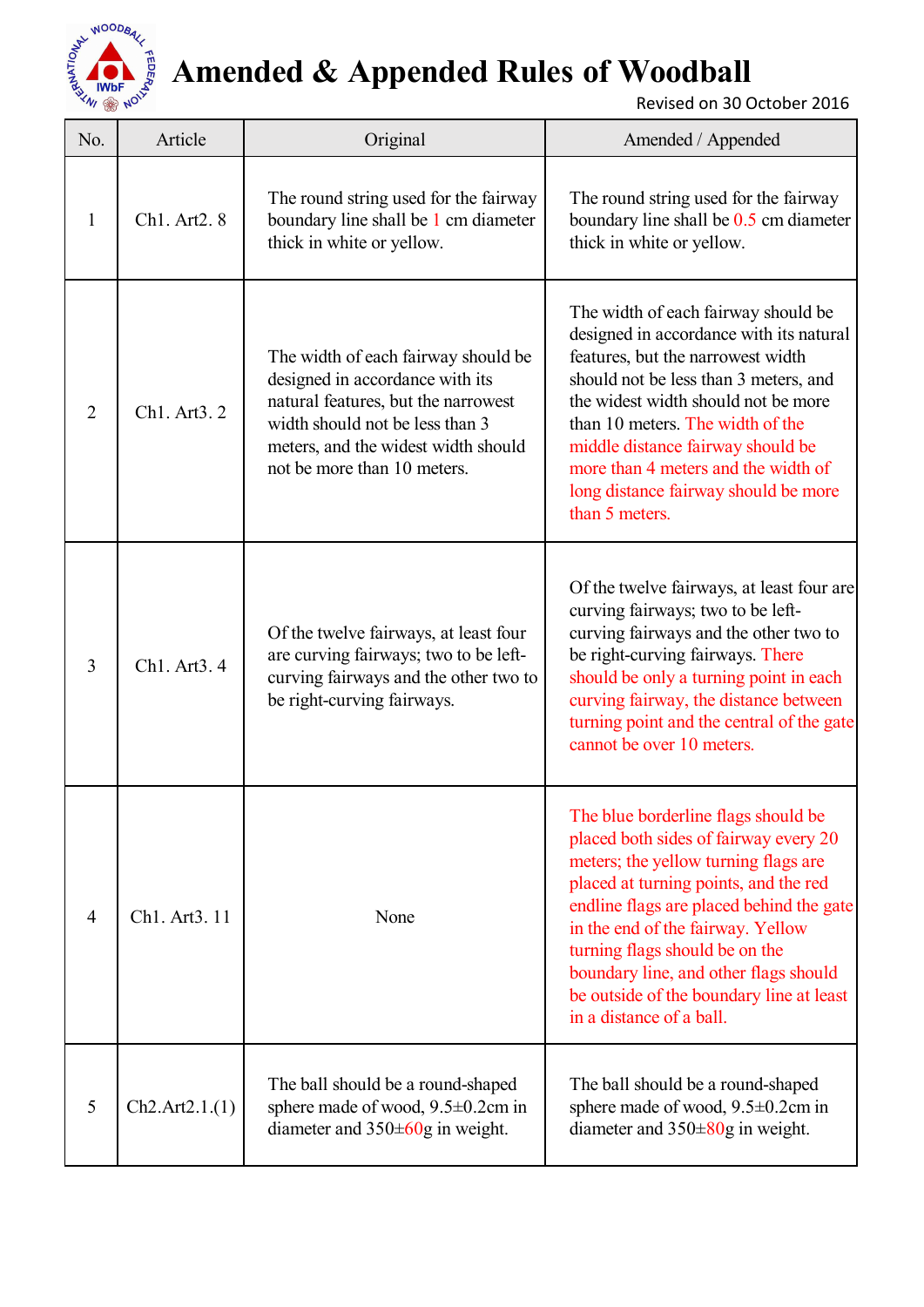

## **Amended & Appended Rules of Woodball**

Revised on 30 October 2016

| No. | Article          | Original                                                                                                                                                                                                                                                                                                                                                                                                                       | Amended / Appended                                                                                                                                                                                                                                                                                                                                                                                                                                                 |
|-----|------------------|--------------------------------------------------------------------------------------------------------------------------------------------------------------------------------------------------------------------------------------------------------------------------------------------------------------------------------------------------------------------------------------------------------------------------------|--------------------------------------------------------------------------------------------------------------------------------------------------------------------------------------------------------------------------------------------------------------------------------------------------------------------------------------------------------------------------------------------------------------------------------------------------------------------|
| 6   | Ch2.Art2.2.2)    | The mallet (consisting of a handle<br>and a bottle shaped head) is $90 \pm 10$ cm<br>in length.                                                                                                                                                                                                                                                                                                                                | The mallet (consisting of a handle and<br>a bottle shaped head) is $85 \pm 15$ cm in<br>length.                                                                                                                                                                                                                                                                                                                                                                    |
| 7   | Ch2.Art2.3. (2)  | The gate is formed by 2 bottles as its<br>base pillar fixed to the ground. The<br>width between the 2 bottles should be<br>15cm±0.5cm, measuring from the<br>inner sides of one bottle to another.                                                                                                                                                                                                                             | The gate is formed by 2 bottles as its<br>base pillar fixed to the ground. The<br>width between the 2 gate bottle should<br>be $15\pm0.5$ cm, measuring from the<br>inner sides of one gate bottle to<br>another. A gate cup hanging between 2<br>mallet heads is $5\pm0.5$ cm away from the<br>ground.                                                                                                                                                            |
| 8   | Ch3.Art2.2       | All players are required to dress in<br>casual sports wear. However, players<br>in the same team competing for teams'<br>event are required to wear outfits in<br>similar fashion. During the game,<br>player is not permitted to wear high-<br>heel shoes or clothes unsuitable for<br>sport.                                                                                                                                 | Players in the same team competing for<br>teams' event are required to dress in<br>similar fashion sportswear. During the<br>game, player is not permitted to wear<br>high-heel shoes or clothes unsuitable<br>for sport.                                                                                                                                                                                                                                          |
| 9   | Ch5. Art3.2.(1)  | The ball in play which passes through<br>the metal rod of the gate, behind the<br>cup and distance away from each<br>other, is regarded as completion of<br>one fairway competition. If the ball<br>passing through the metal rod of the<br>gate were in the back of the cup and<br>still in contact with the cup, the player<br>has to continue to play in the same<br>direction of passing through the metal<br>of the gate. | The ball in play which passes through<br>the metal rod of the gate, behind the<br>cup and distance away from each other,<br>is regarded as completion of one<br>fairway competition. If the ball fails to<br>pass through the gate and it is still in<br>contact with the cup, the player should<br>complete the gating process by adding<br>an additional stroke straight away, as<br>this serves to protect the stability of the<br>gate during the competition. |
| 10  | Ch5. Art3.2.(13) | No matter whose ball it is, players<br>should not touch the balls on the<br>fairway with any part of their body or<br>equipment.                                                                                                                                                                                                                                                                                               | No matter whose ball it is, players<br>should not touch the balls and gates on<br>the fairway with any part of their body<br>or equipment.                                                                                                                                                                                                                                                                                                                         |